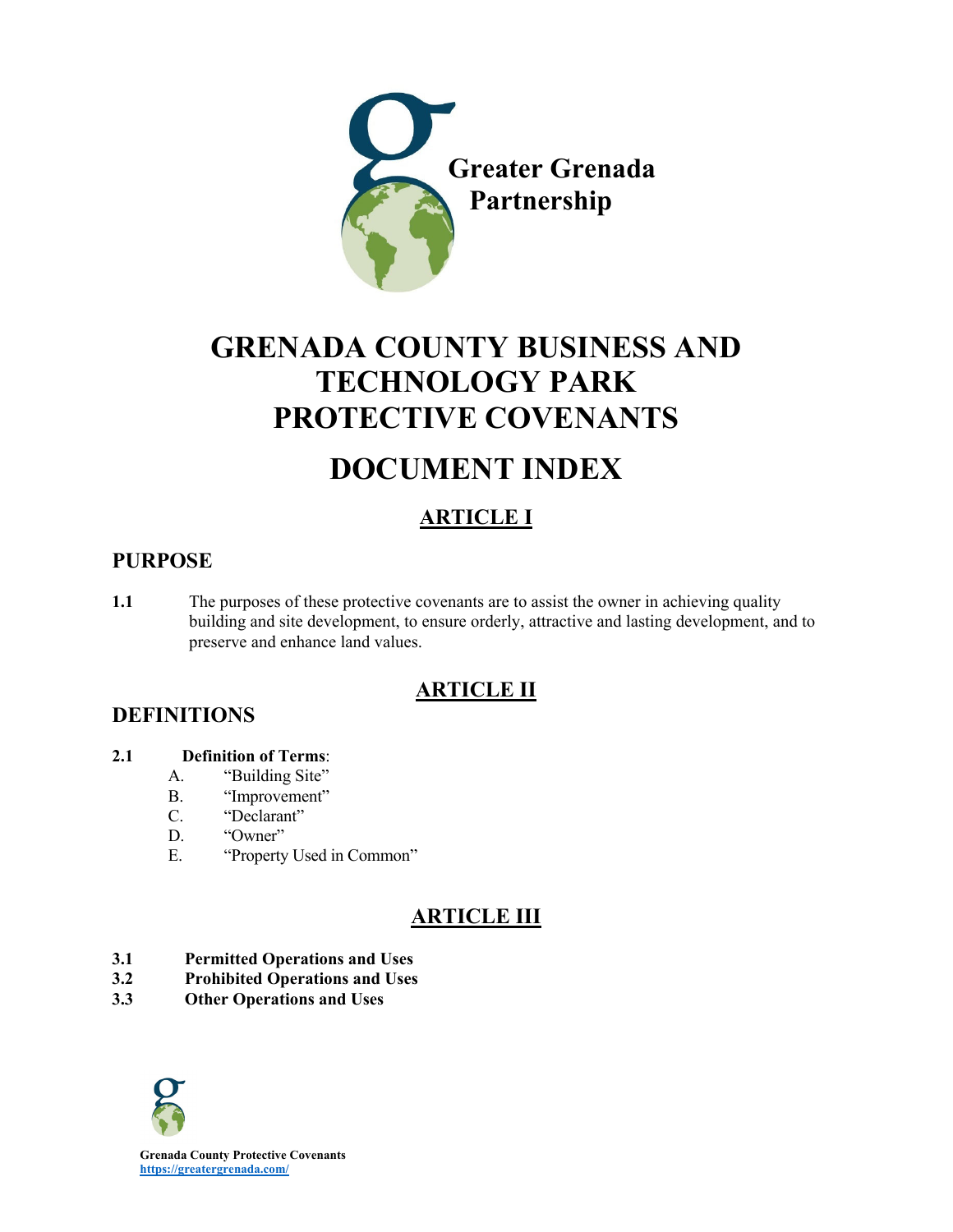# **ARTICLE IV**

# **REGULATION OF SITE DESIGN AND IMPROVEMENTS**

- **4.1 Review and Approval**
- **4.2 Building Materials and Design**
- **4.3 Parking**
- **4.4 Loading Docks and Areas**
- **4.5 Outside Storage**
- **4.6 Screening**
- **4.7 Landscaping and Condition of Premises**
- **4.8 Maintenance**
- **4.9 Signs**
- **4.10 Lighting**
- **4.11 Utility Connection**
- **4.12 Height Restrictions**
- **4.13 On-Site Drainage**
- **4.14 Driveways**
- **4.15 Minimum Setback and Other Yard Requirements**

# **ARTICLE V**

### **ARCHITECTURAL REVIEW**

- **5.1 Process:**
- **5.2 Interpretation and Waiver:**

### **EXHIBIT "A" CERTIFICATE OF COMPLIANCE CHECKLIST**

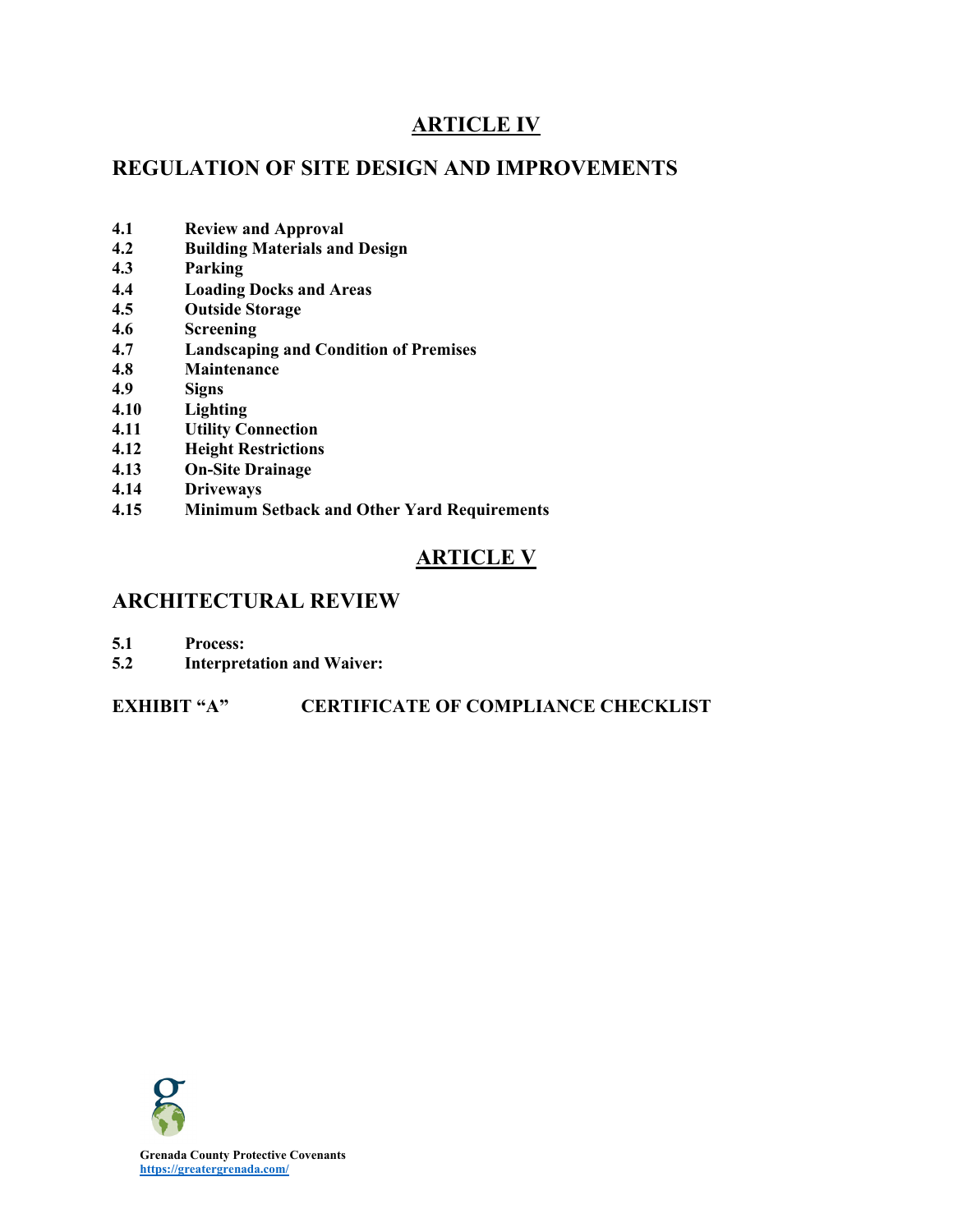# **GRENADA COUNTY BUSINESS AND TECHNOLOGY PARK PROTECTIVE COVENANTS**

**(Greater Grenada Partnership; https://greatergrenada.com/)** 

# **ARTICLE I**

### **PURPOSE**

*1.1* The purposes of these protective covenants are to assist the owner in achieving quality building and site development, to ensure orderly, attractive and lasting development, and to preserve and enhance land values.

The protective covenants provide for the review and approval of building site use, site design and site maintenance. The Declarant as the reviewing body, ensures the proper conformance of an owner's plans with these protective covenants. The Declarant is concerned with aesthetics, maintenance, operational aspects of Grenada County, community acceptance and the overall economics of this industrial park.

### **ARTICLE II**

### **DEFINITIONS**

#### *2.1 Definition of Terms*

- A. "Building Site" shall mean any contiguous plot of land the size and dimensions of which shall be established by the legal description in the original conveyance from Declarant to the first fee owner of said plot of land, other than Declarant. A Building Site may also be established by Declarant by an instrument in writing, executed, acknowledged and recorded by the Declarant, which designates a plot of land as a Building Site for purposes of these covenants. If two (2) or more Building Sites, as defined herein above, are acquired by the same owner in fee, such commonly owned Building Sites may, at the option of said owner be combined and treated as a single Building Site for purposes of the Covenants contained herein. Building Sites shall not be combined for purposes of subdividing or condominium development.
- B. "Improvement" shall mean and include all buildings, and roofed structures, parking areas, loading areas, trackage, fences, walls, hedges, mass planting, poles, driveways, ponds, lakes, signs, changes in any exterior color or shape, glazing or reglazing of exterior windows with mirrored or reflective glass, and any new exterior construction or exterior improvement exceeding \$5,000.00 in cost, which may not be included in any of the foregoing. It does not include garden, shrub or tree replacements or any other replacement or repair of any magnitude which ordinarily would be expensed in accounting practice and which does not change exterior colors or exterior appearances. It does include both original improvements and all later changes and improvements.
- C. "Declarant" shall mean the Greater Grenada Partnership and assigns.
- D. "Owner" shall mean the party or parties owning fee title to a Building Site; provided, however, that an Owner may, upon written notice to Declarant, assign all or part of his rights but not his duties hereunder to Owner's Tenant.

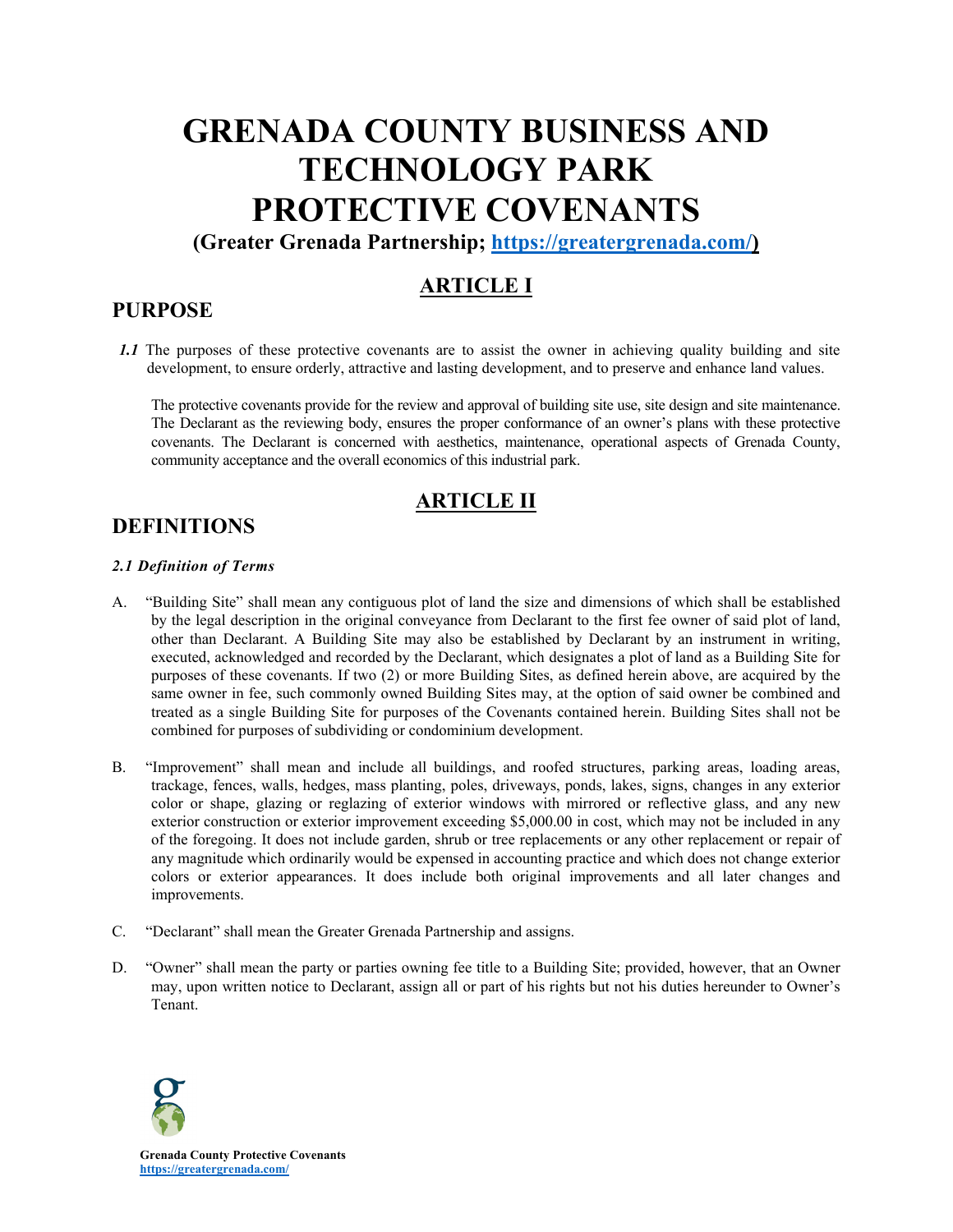E. "Property Used in Common" shall mean and refer to those areas of the Property devoted to the common use and enjoyment of the owners of all the Building Sites, including, but not limited to parks, median strips, private streets, entrance parks and utilities.

# **ARTICLE III**

#### *3.1 Permitted Operations and Uses*

All of the building sites are intended to be used for manufacturing, processing, assembly and distribution plants, engineering, research facilities, laboratories, warehousing, and business of a kindred nature, including accessory or directly related services in compliance with all ordinances of Grenada County.

#### *3.2 Prohibited Operations and Uses*

The operation and use of drilling for and/or removal of oil, gas, or other hydrocarbon substances on any property subject to these Protective Covenants shall not be permitted without the prior written consent of the Declarant. No annoying noises, smoke, odors, vibrations, or other nuisances shall be permitted.

The following operations and uses shall not be permitted on any property subject to the Protective Covenants:

Retail shopping centers, convenience stores and/or auto service stations Mortuaries, funeral homes mausoleums or commercial cemeteries Facilities of which the primary use is the manufacture or storage of hazardous chemicals or fertilizers; provided that such prohibition is not intended to, nor shall it, prohibit the storage of hazardous chemicals for use in any manufacturing or processing operation permitted in Section 3.1 to the extent any such materials are properly stored and handled in accordance with applicable laws, including without limitation, any applicable federal, state and local regulations Residential uses Trailer or mobile home for primary or accessory structure, except during construction Junkyards Commercial excavation of building or construction materials Dumping, disposal, incineration, or reduction of garbage, sewage, offal, dead animals or refuse Fat rendering Slaughter of animals Refining of petroleum Smelting of iron, tin, zinc, or other ores The raising of animals other than for research and laboratory purposes

#### *3.3 Other Operations and Uses*

Operations and uses which are neither specifically prohibited nor specifically authorized by these Protective Covenants may be permitted in a specific case if operational plans and specifications are submitted to and approved in writing by the Declarant. Approval or disapproval of such operational plans and specifications shall be based upon the effect of such operations or uses on other property subject to these Protective covenants or upon the occupants thereof as determined by the Declarant.

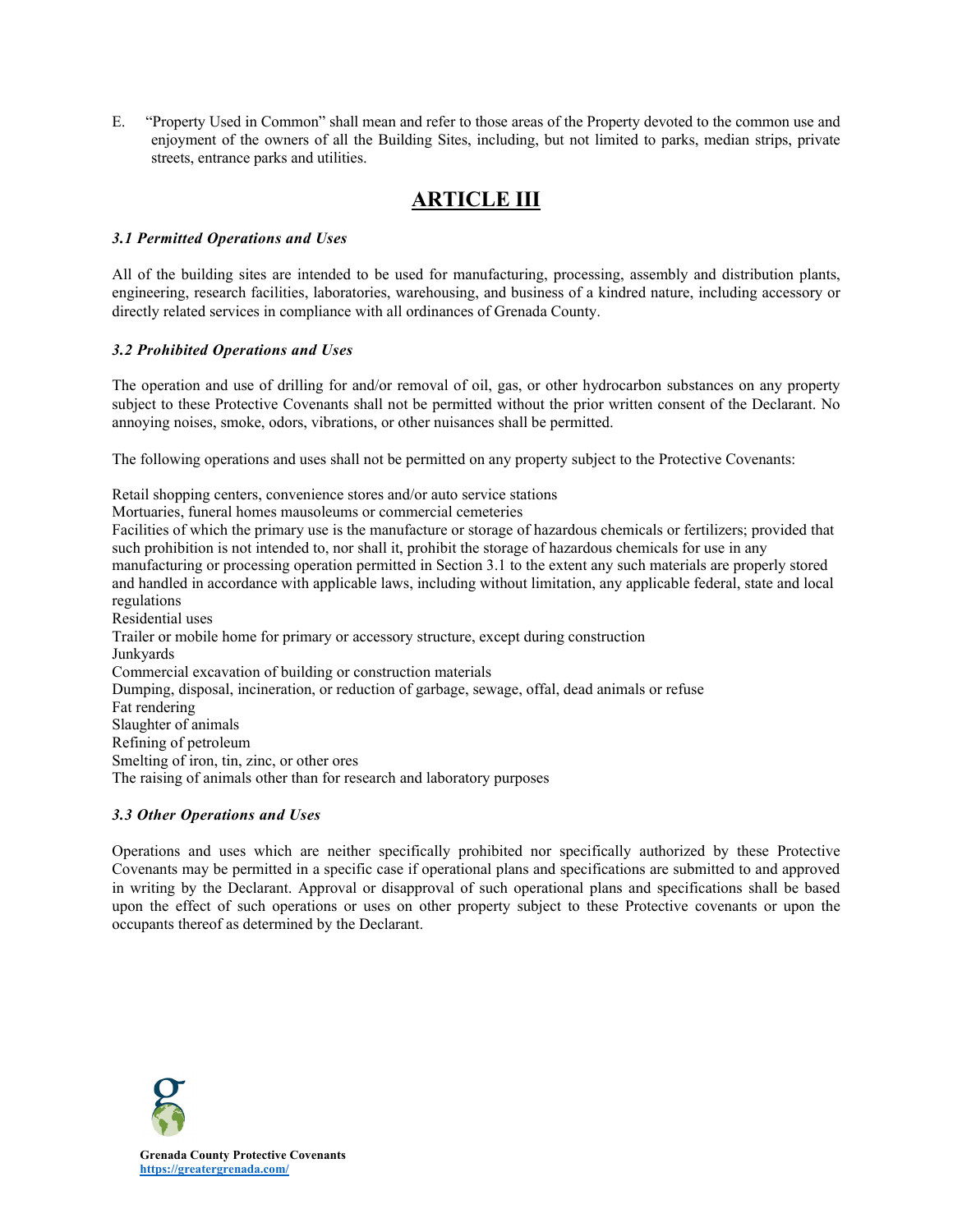## **ARTICLE IV**

### **REGULATION OF SITE DESIGN AND IMPROVEMENTS**

#### *4.1 Review and Approval*

No improvements shall be constructed, erected, placed, altered, maintained or permitted on any Building Site until preliminary plans and specifications therefore have been approved by the Declarant.

#### *4.2 Building Materials and Design*

- A. Metal Buildings are acceptable, but fronts of main structures facing roadways shall have a masonry facing or equal finish.
- B. Masonry and concrete finish:

Materials shall be approved by declarant and shall be one or more of the following:

- (1) Brick shall be of a size, type, texture, color and placement as shall be approved by Declarant.
- (2) Stone shall have a weathered face or shall be polished, fluted, or broken face to be approved by Declarant.
- (3) Concrete Masonry units shall be those generally described as "Customized Architectural Concrete Masonry Units" or shall be broken faced brick-type units with marble aggregate, in either case to be approved by Declarant. All concrete masonry units shall be coated with a coating approved by Declarant, and there shall be no exposed concrete block on the exterior of any building unless approved by Declarant.
- (4) Concrete may be poured in place, tiltup, or precast, and shall be finished in stone, textured, or coated in a manner to be approved by Declarant. All coating shall be approved by Declarant and shall have a minimum life expectancy of ten (10) years.

#### *4.3 Parking*

No parking shall be permitted on any street or at any place other than on the paved parking spaces provided for and described herein below. Each Owner and tenant shall be responsible for compliance with the foregoing by his employees and visitors. Adequate off-street parking shall be provided by each Owner and tenant for customers and visitors.

All off-street parking and access drives and loading areas shall be paved and property graded to assure proper drainage.

#### *4.4 Loading Docks and Areas*

- A. It is preferred that loading docks and areas shall not be located on the street side of any building or structure, except that the Declarant may approve such location in writing.
- B. Loading areas may not encroach setback areas, except that Declarant may approve such encroachment.

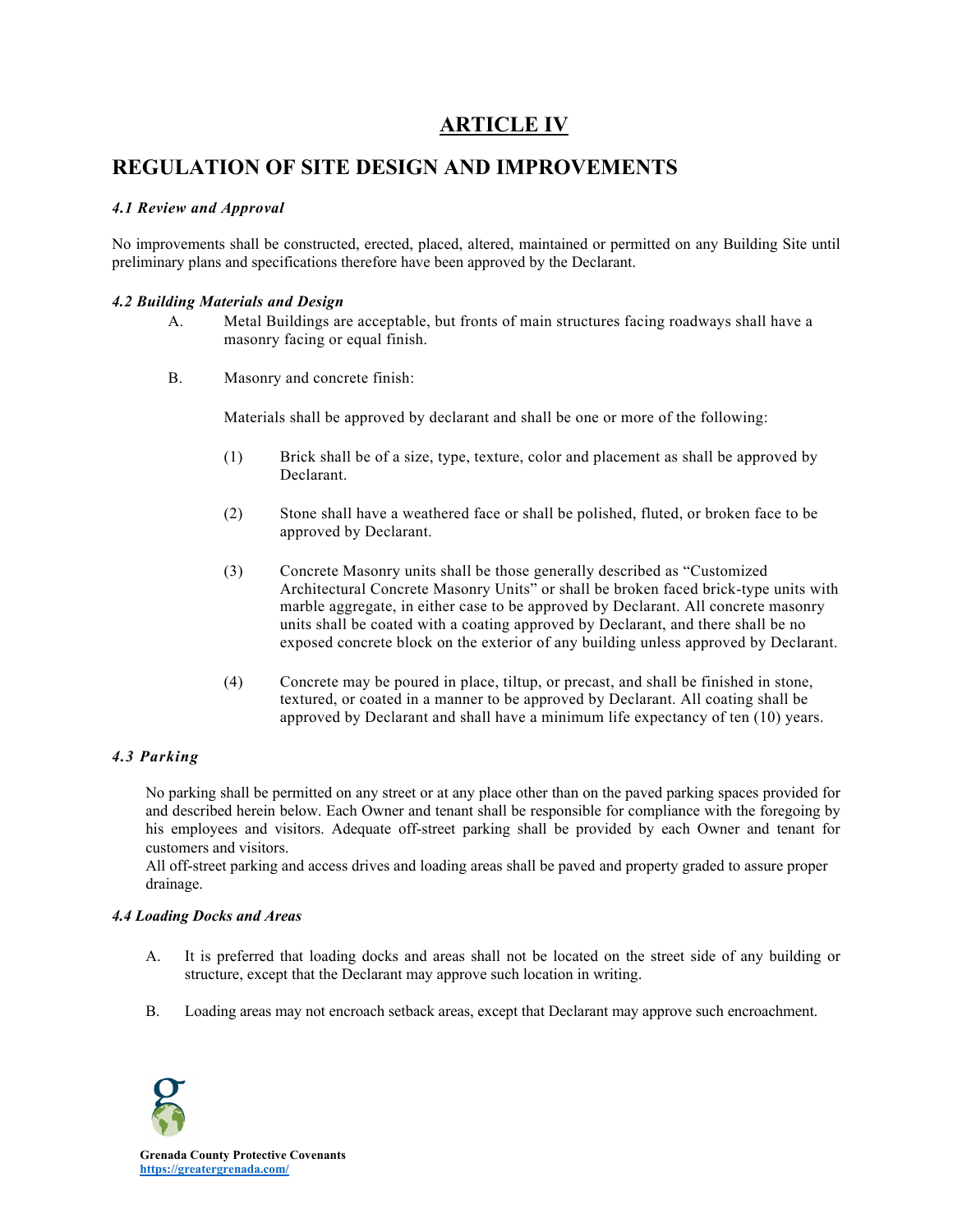C. Loading docks and areas shall be screened in a manner to prevent visibility from any street bordering this lot.

#### *4.5 Outside Storage*

Waste and rubbish facilities shall be property screened.

#### *4.6 Screening*

- A. Storage areas, incinerators, storage tanks, trucks based on the premises, roof objects (including fans, vents, cooling tower, skylights and all roof mounted equipment which rises above the roof line), trash containers and maintenance facilities, shall either be housed in closed buildings or otherwise completely screened from public view.
- B. Antenna or tower visible from any street shall be erected to the rear of the building.

#### *4.7 Landscaping and Condition of Premises*

A. All areas on any site not used for building, storage, parking, walks, access roads, and loading areas shall be suitably graded and drained, seeded or sodded, and maintained in grass and landscaped areas with groundcover, flowers, trees and shrubs. Landscape plans must be submitted as part of the improvements plan for approval to the Declarant prior to building construction. Shade trees shall have a minimum circumference of 2 inches.

It shall be the responsibility of the Owner of a Building Site to landscape and maintain the area between the lot lines of said Owner's building site and the curbs of any public roadways adjacent to such Building Site

B. Lot areas abutting Interstate 55 shall require additional landscaping for aesthetic purposes, including, at a minimum, one deciduous tree of minimum 2 inch circumference every 50 feet.

All landscaping required hereunder or otherwise to be provided on any Building Site shall be completed within sixty (60) days after substantial completion of construction of any buildings to be constructed on the Building site, provided, however, if weather conditions do not at such time permit, then such landscaping shall be completed as soon thereafter as weather conditions permit. If any Owner fails to undertake and complete his landscaping within the time limit previously set forth herein, Declarant may, at its option, after giving the Owner (30) days written notice forwarded to Owner (unless with said thirty (30) day period the Owner of the building site shall proceed and thereafter pursue with diligence the completion of such landscaping), undertake and complete the landscaping of the Building Site in accordance with the landscaping plan. If Declarant undertakes and completes such landscaping because of the failure of Owner to complete the same, the costs of such landscaping shall be assessed against the Owner, and if said assessment is not paid within thirty (30) days after written notice of said assessment from Declarant, said assessment will constitute a lien on the Building Site.

C. Required landscaping must be completed within 16 months of building occupancy.

#### *4.8 Maintenance*

A. Each Owner of any Building Site shall keep his buildings, improvements and appurtenances thereon in a safe, clean, maintained, neat, wholesome condition and shall comply in all respects with all governmental statutes, ordinances, regulations, health and police and fire requirements. Each such Owner, tenant or occupant shall remove at this own expense any rubbish or trash of any character which may accumulate on its Building Site. Rubbish, trash, garbage or other waste shall be kept in a clean and sanitary condition. Rubbish and trash shall not be disposed on the premises by burning in open fires.

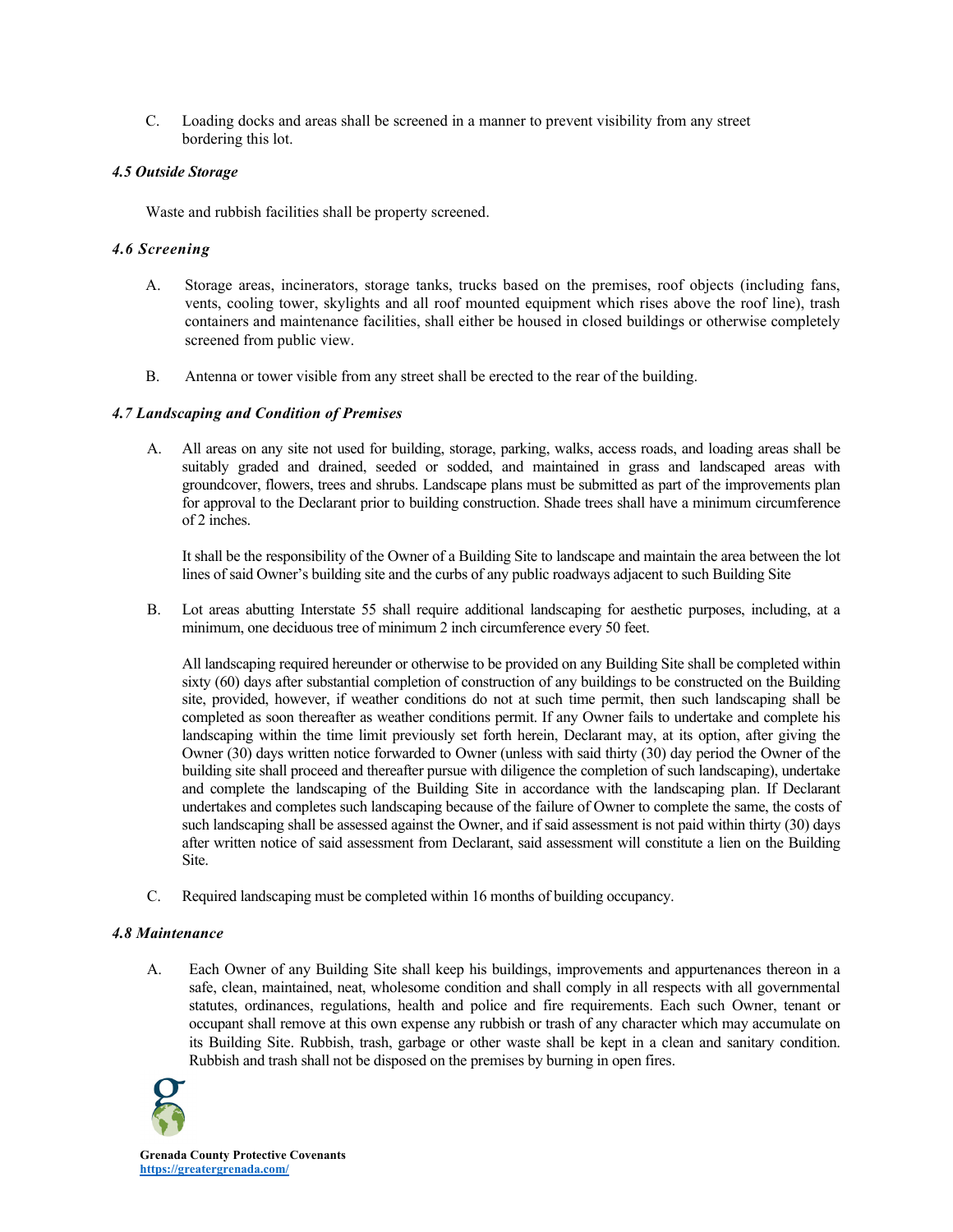- B. Each Owner shall pay his pro rata portion of the gross expenses for the maintenance, repairs, replacements and services required in connection with the Property Used on Common (and required in connection with Property Used in Common on additional properties hereinafter made subject to this Declaration pursuant to Article 6 hereof). Such expenses shall include, but not be limited to, lighting, landscaping, cleaning, expenses of attendants, if any, and all real property taxes.
- C. All costs of maintenance, repairs, replacements and services required for the Property Used in Common shall be assessed pro rata against each respective Building Site and failure to pay such assessment shall constitute a lien against the Property.
- D. "Pro rata" as used herein shall mean an Owner's percentage of the Property.

#### *4.9 Signs*

- A. No signs other than product or company identification signs and directional signs shall be permitted on the described property.
- B. Corporate identity signs must be placed on a building façade or on a ground mounted panel. No roof mounted billboards will be permitted.
- C. Ground mounted corporate signs must be placed on panels with a solid base constructed of materials used on the visible elevations of the building (aluminum, glass, masonry or steel).
- D. Sign lighting, if desired, must be ground mounted hidden from view from the street. Individual letters may be internally illuminated.

#### *4.10 Lighting*

While not all businesses require the same amount of illumination, Grenada County shall have an evening quality, and must provide the basic needs of safety and security. Appropriate lighting must be provided to:

- a. Delineate roads and routes of travel;
- b. Identify intersections, buildings and important organizational points.

Primary parking lot illumination will consist of sharp cut-off luminaries.

Where possible, lighting should occur as part of the architectural concept using recessed lighting in overhangs and at entrance. Sharp cut-off type fixtures reduce the visual impact of the light source while providing excellent illumination levels.

#### *4.11 Utility Connection*

All utility connections, including all electrical and telephone connections and installation of wires to buildings shall be made underground from the nearest available power source. No transformer, electric, gas or other meter of any type or other apparatus shall be located on any power pole nor hung on the outside of any building, but the same shall be placed on or below the surface of the Property and where placed on the surface shall be adequately screened and fenced and all such installations shall be subject to prior written approval of the Declarant. The Declarant shall have the right to grant on any Building Site, easements for utilities within the setback of any Building Site to other Owners of Building Sites.

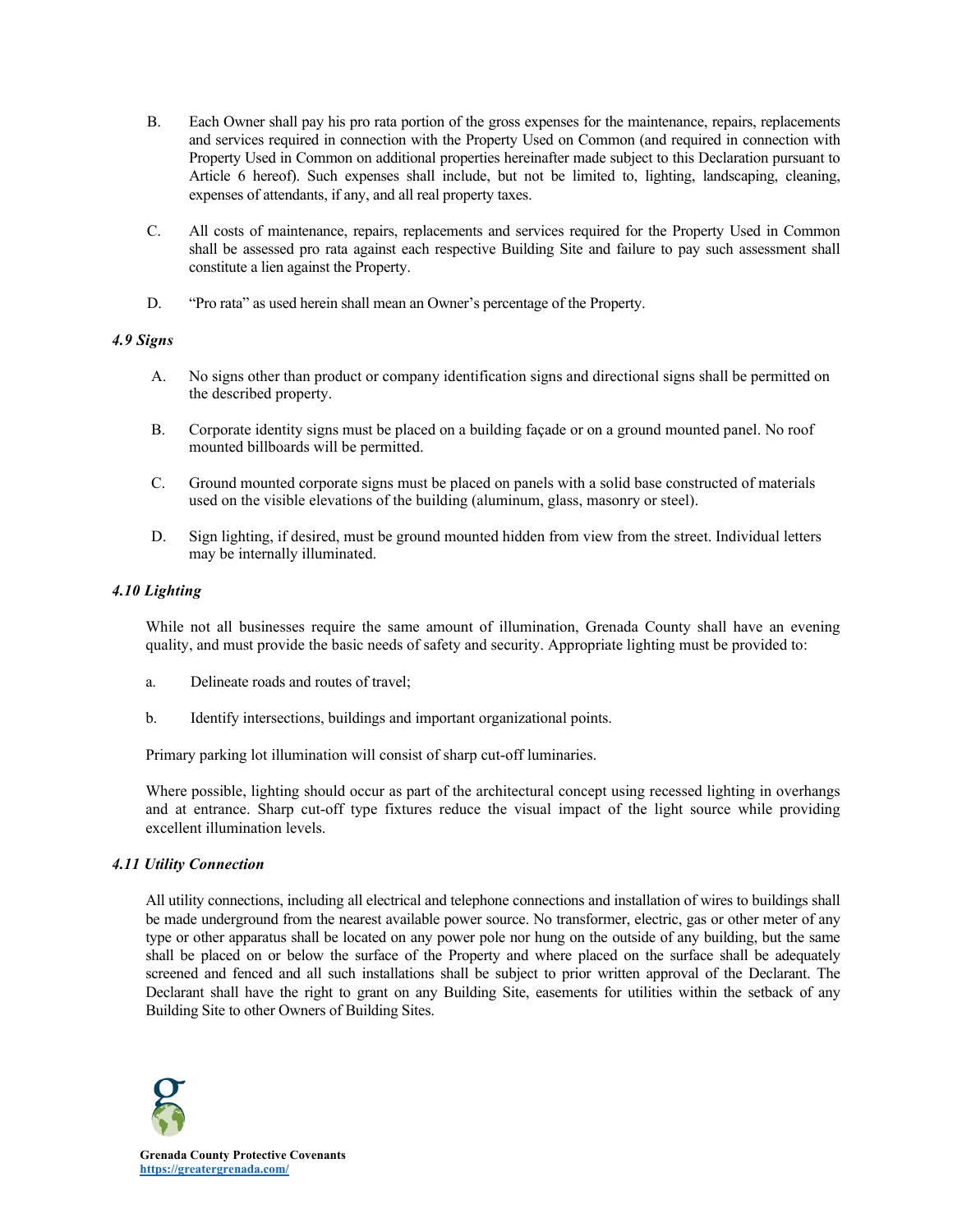#### *4.12 Height Restrictions*

The maximum building and structure height including roof top equipment shall not exceed a height of 60 feet.

#### *4.13 On-Site Drainage*

A. No land shall be developed, and no use shall be permitted that results in the flooding, erosion, or sedimentation of adjacent properties or drainage ways. Erosion control measures must be taken during and after construction. All runoff shall be properly channeled into a storm drain, watercourse, storage area, or other stormwater management facility.

B. All roof stormwater must be collected and discharged less than 2 feet above grade at the building or be conducted directly to the drainage system. Alternatively, roof stormwater may be discharged without collection but must be discharged in such a way as to prevent erosion and protect water quality. Each Owner shall take the necessary precautions to ensure that storm drainage from their site is not contaminated with motor vehicle fuels and lubricants, scale or other chemical compounds that are detrimental to aquatic life.

#### *4.14 Driveways*

Driveway entrances shall be located no closer than 100 feet from centerline to centerline. Driveways shall be curbed from the street curbing for at least 30 feet.

#### *4.15 Minimum Setback and Other Yard Requirements*

#### A. Building Setbacks:

The building setback is the distance between the front lot line and the nearest wall of the building. The front yard building setback shall be not less than 30 feet.

#### B. Parking Setbacks:

The minimum front yard setback for parking of customer, visitor or employee vehicles is 30 feet. The minimum side/rear setbacks for parking lots shall be not less than 5 feet. The parking of company vehicles, trucks and equipment shall be sited behind the extended line of the front building wall, except in cases proposed by the business and approved by the Declarant.

C. Fence Setbacks:

The minimum front yard setback for any fence is 30 feet.

## **ARTICLE V**

## **ARCHITECTURAL REVIEW**

#### *5.1 Process*

Signed plan approval by the Declarant is required prior to the undertaking of any site improvements, construction or installation, including clearing, grading, paving, signs, structures, landscaping, building additions or alterations, and subdivisions. Review should be coordinated with any required governmental approvals.

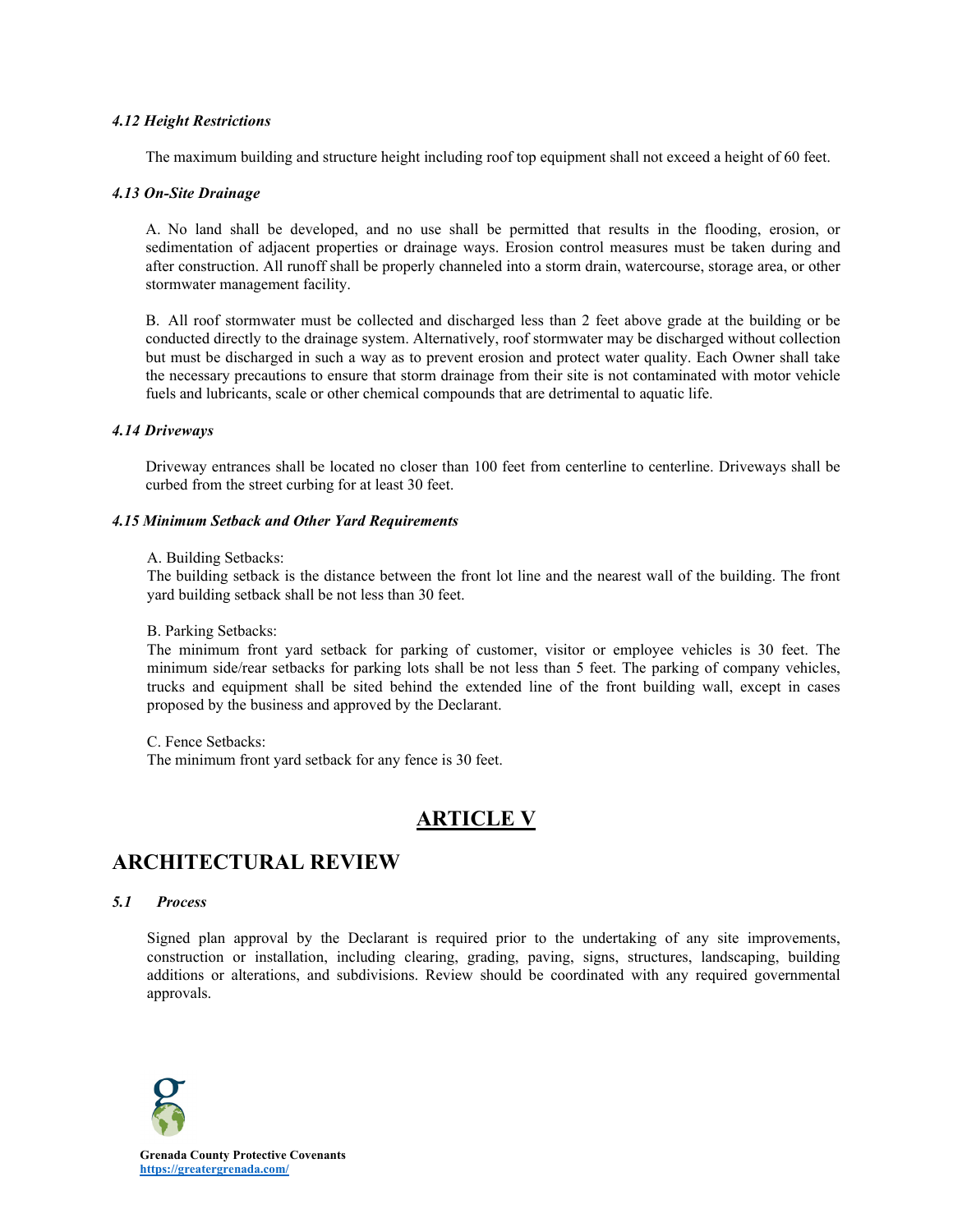Actual construction starts, such as excavating or concrete foundations, should not commence until Final plans have been approved by the Declarant.

All submissions to the Declarant are to be made in duplicate. The review of each submission by the Declarant will be carried out within ten (10) working days from the date of each submission; and notification of recommendations or approval will be provided in writing to the owner at that time.

#### *5.2 Interpretation and Waiver*

Declarant's interest in reviewing site improvement plans is to assure that a high quality of compatible development is consistently achieved. In order to meet special situations which may not be foreseen, it may be desirable from time to time for Declarant to allow variances of certain requirements. Any variance granted is considered not to be precedent setting because the decision is being made with the welfare of overall development in mind.